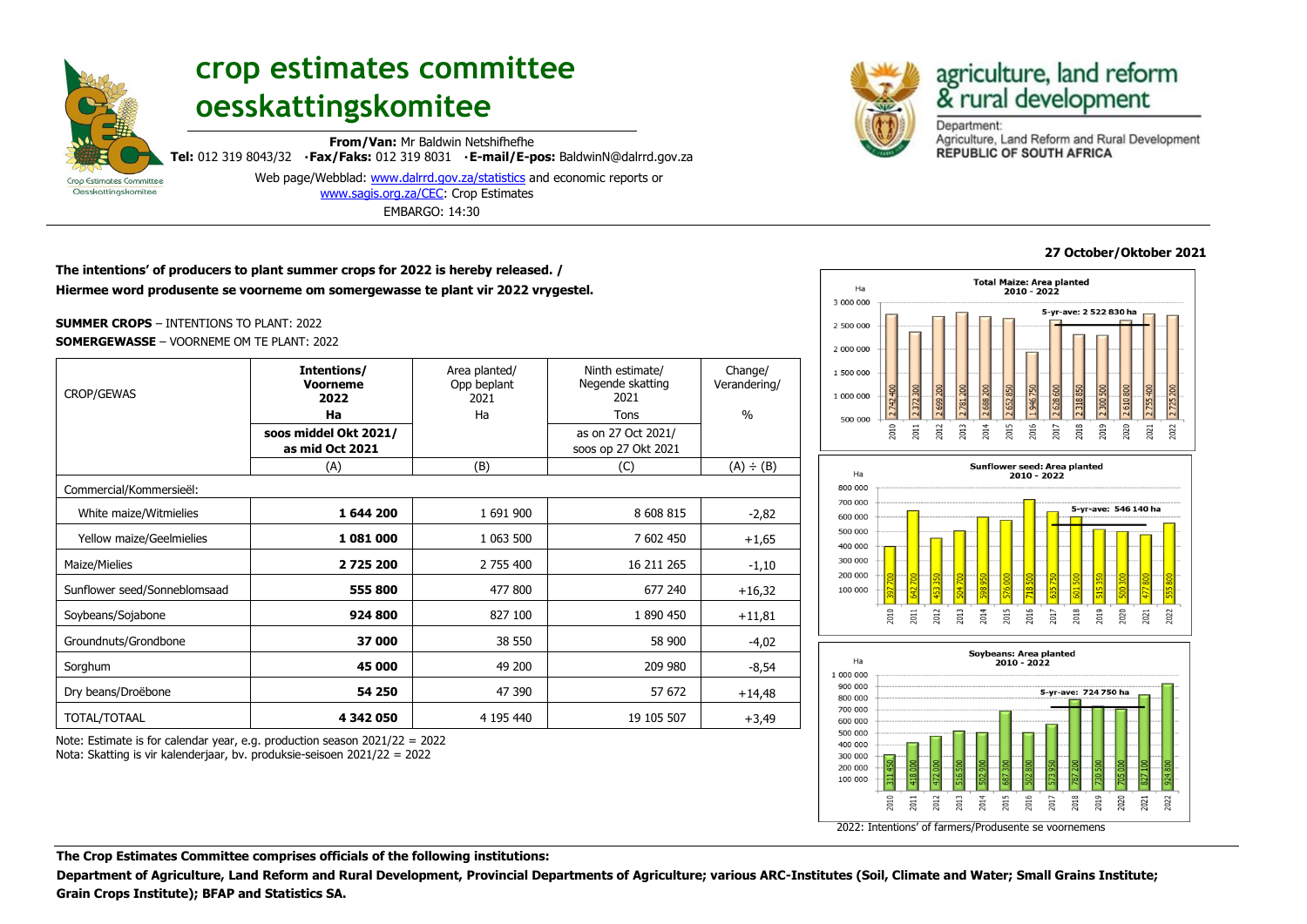#### **WHITE AND YELLOW MAIZE** – INTENTIONS TO PLANT: 2022

**WIT- EN GEELMIELIES** – VOORNEME OM TE PLANT: 2022

| Provinsie/<br>Province   | Intentions (Area planted)/<br>Voorneme (Oppervlakte beplant)<br>2022 |                       |                        | Area planted/<br>Oppervlakte beplant<br>2021 |                       |                               | Ninth estimate <sup>1</sup> )/<br>Negende skatting <sup>1)</sup><br>2021 |                         |                          |
|--------------------------|----------------------------------------------------------------------|-----------------------|------------------------|----------------------------------------------|-----------------------|-------------------------------|--------------------------------------------------------------------------|-------------------------|--------------------------|
|                          | White/<br><b>Wit</b><br>Ha                                           | Yellow/<br>Geel<br>Ha | Total/<br>Totaal<br>Ha | White/<br>Wit<br>Ha                          | Yellow/<br>Geel<br>Ha | Total/<br><b>Totaal</b><br>Ha | White/<br>Wit<br>Tons                                                    | Yellow/<br>Geel<br>Tons | Total/<br>Totaal<br>Tons |
| Western Cape/Wes-Kaap    | 500                                                                  | 3500                  | 4 0 0 0                | 500                                          | 3 500                 | 4 0 0 0                       | 4 500                                                                    | 31 500                  | 36 000                   |
| Northern Cape/Noord-Kaap | 3 200                                                                | 42 000                | 45 200                 | 3 400                                        | 41 000                | 44 400                        | 40 290                                                                   | 627 300                 | 667 590                  |
| Free State/Vrystaat      | 900 000                                                              | 430 000               | 1 330 000              | 907 500                                      | 420 000               | 1 327 500                     | 4 4 9 2 1 2 5                                                            | 2 499 000               | 6 991 125                |
| Eastern Cape/Oos-Kaap    | 6 0 0 0                                                              | 19 500                | 25 500                 | 6 0 0 0                                      | 18 000                | 24 000                        | 39 000                                                                   | 133 200                 | 172 200                  |
| KwaZulu-Natal            | 48 000                                                               | 57 000                | 105 000                | 50 000                                       | 55 000                | 105 000                       | 310 000                                                                  | 451 000                 | 761 000                  |
| Mpumalanga               | 160 000                                                              | 352 000               | 512000                 | 165 000                                      | 360 000               | 525 000                       | 1 105 500                                                                | 2 772 000               | 3 877 500                |
| Limpopo                  | 16 500                                                               | 24 000                | 40 500                 | 16 500                                       | 21 000                | 37 500                        | 112 200                                                                  | 172 200                 | 284 400                  |
| Gauteng                  | 60 000                                                               | 53 000                | 113 000                | 58 000                                       | 50 000                | 108 000                       | 371 200                                                                  | 370 000                 | 741 200                  |
| North West/Noordwes      | 450 000                                                              | 100 000               | 550 000                | 485 000                                      | 95 000                | 580 000                       | 2 134 000                                                                | 546 250                 | 2 680 250                |
| <b>Total/Totaal</b>      | 1644 200                                                             | 1081000               | 2725200                | 1 691 900                                    | 1 063 500             | 2 755 400                     | 8 608 815                                                                | 7 602 450               | 16 211 265               |

1) 27 October 2021

## **SUNFLOWER SEED** –INTENTIONS TO PLANT: 2022

**SONNEBLOMSAAD** – VOORNEME OM TE PLANT: 2022

| Province/<br>Provinsie   | Area planted/<br>Opp beplant<br>Ha<br>2022 | Area planted/<br>Opp beplant<br>Ha<br>2021 | Ninth estimate <sup>1</sup> /<br>Negende skatting <sup>1)</sup><br>Tons<br>2021 |
|--------------------------|--------------------------------------------|--------------------------------------------|---------------------------------------------------------------------------------|
| Western Cape/Wes-Kaap    |                                            |                                            |                                                                                 |
| Northern Cape/Noord-Kaap | 1 000                                      | 1 100                                      | 1 3 2 0                                                                         |
| Free State/Vrystaat      | 296 000                                    | 235 000                                    | 352 500                                                                         |
| Eastern Cape/Oos-Kaap    | 100                                        | 300                                        | 450                                                                             |
| KwaZulu-Natal            |                                            | $\qquad \qquad \blacksquare$               |                                                                                 |
| Mpumalanga               | 3 000                                      | 3 500                                      | 5 2 5 0                                                                         |
| Limpopo                  | 77000                                      | 76 500                                     | 76 500                                                                          |
| Gauteng                  | 3700                                       | 4 4 0 0                                    | 5 7 2 0                                                                         |
| North West/Noordwes      | 175 000                                    | 157 000                                    | 235 500                                                                         |
| <b>Total/Totaal</b>      | 555 800                                    | 477 800                                    | 677 240                                                                         |

1) 27 October 2021

**SOYBEANS** – INTENTIONS TO PLANT: 2022

#### **SOJABONE** – VOORNEME OM TE PLANT: 2022

| Province/<br>Provinsie   | Area planted/<br>Opp beplant<br>Ha<br>2022 | Area planted/<br>Opp beplant<br>Ha<br>2021 | Ninth estimate <sup>1</sup> )/<br>Negende skatting <sup>1)</sup><br>Tons<br>2021 |  |
|--------------------------|--------------------------------------------|--------------------------------------------|----------------------------------------------------------------------------------|--|
| Western Cape/Wes-Kaap    |                                            |                                            |                                                                                  |  |
| Northern Cape/Noord-Kaap | 1000                                       | 1 000                                      | 3 500                                                                            |  |
| Free State/Vrystaat      | 425 000                                    | 365 000                                    | 766 500                                                                          |  |
| Eastern Cape/Oos-Kaap    | 2 300                                      | 3 100                                      | 9 300                                                                            |  |
| KwaZulu-Natal            | 38 000                                     | 36 000                                     | 129 600                                                                          |  |
| Mpumalanga               | 308 000                                    | 290 000                                    | 638 000                                                                          |  |
| Limpopo                  | 20 500                                     | 20 500                                     | 71 750                                                                           |  |
| Gauteng                  | 45 000                                     | 42 000                                     | 105 000                                                                          |  |
| North West/Noordwes      | 85 000                                     | 69 500                                     | 166 800                                                                          |  |
| Total/Totaal             | 924 800                                    | 827 100                                    | 1 890 450                                                                        |  |

1) 27 October 2021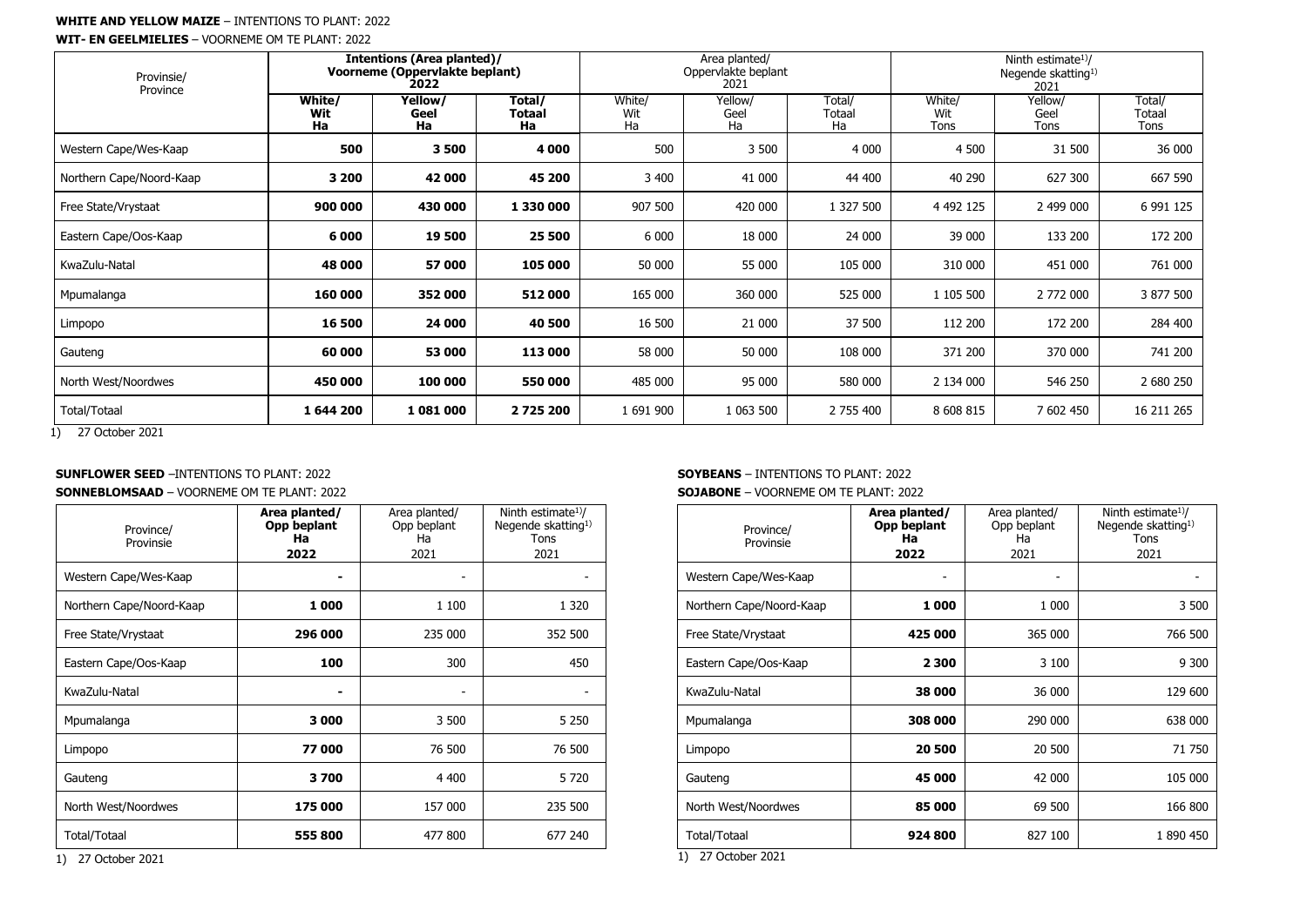# **INTENTIONS TO PLANT SUMMER CROPS (2022) / VOORNEME OM SOMERGEWASSE TE PLANT (2022)**

Producers intentions to plant summer crops are based on the results of a nonprobability survey conducted by the Directorate: Statistics and Economic Analysis of the Department of Agriculture, Land Reform and Rural Development and reflects the position as at the middle of October 2021.

According to the results of the survey, commercial producers intend to plant 2,725 mill. ha of **maize** for 2022, which is 1,10% or 30 200 ha less than the 2,755 mill. ha planted last season.

The figures show that producers intend to plant 1,644 mill. ha to **white maize**, which is 47 700 ha (2,82%) less than in the previous season. In the case of **yellow maize**, the expected plantings are 1,081 mill. ha, which is 17 500 ha (1,65%) more than in the previous season.

In the case of **sunflower seed**, the expected area planted is estimated at 555 800 ha, which is 16,32% or 78 000 ha more than the 477 800 ha planted last season.

The intended plantings of **soybeans** shows an increase of 11,81% or 97 700 ha compared to the previous season – from 827 100 ha to 924 800 ha.

The expected plantings of **groundnuts** will slightly decrease by 4,02% or 1 550 ha, from 38 550 ha to 37 000 ha.

The intended plantings of **sorghum is** expected to decrease by 8,54% or 4 200 ha to 45 000 ha, compared to the previous season.

The expected plantings of dry beans is estimated at 54 250 ha, which is 14,48% or 6 860 ha more than in the previous season.

**Please note that the preliminary area planted estimate for summer grains for 2022 will be released on 27 January 2022.**

Produsente se voorneme om somergewasse te plant is gebaseer op die resultate van 'n nie-ewekansige opname onderneem deur die Direktoraat: Statistiek en Ekonomiese Analise van die Departement van Landbou, Grondhervorming en Landelike Ontwikkeling en weerspieël die situasie teen die middel van Oktober 2021.

Volgens die resultate van die opname, is kommersiele produsente van voorneme om 2,725 milj. ha **mielies** vir 2022 te plant, wat 1,10% of 30 200 ha minder is as die 2,755 milj. ha aangeplant verlede seisoen.

Die syfers toon dat produsente van voorneme is om 1,644 milj. ha **witmielies** aan te plant, wat 47 700 ha (2,82%) minder is as in die vorige seisoen. In die geval met **geelmielies** is die verwagte aanplantings 1,081 milj. ha, wat 17 500 ha (1,65%) meer is as in die vorige seisoen.

In die geval van **sonneblomsaad** word die verwagte aanplantings beraam op 555 800 ha, wat 16,32% of 78 000 ha meer is as die 477 800 ha aangeplant verlede seisoen.

Die voorgenome **sojaboon-aanplantings** toon 'n toename van 11,81% of 97 700 ha, in vergelyking met die vorige seisoen - vanaf 827 100 ha tot 924 800 ha.

Die verwagte aanplantings van **grondbone** gaan effens afneem met 4,02% of 1 550 ha, van 38 550 ha tot 37 000 ha.

Die voorgenome aanplantings van **sorghum** sal na verwagting afneem met 8,54% of 4 200 ha na 45 000 ha, in vergelyking met die vorige seisoen.

Die verwagte aanplantings van droëbone word beraam op 54 250 ha, wat 14,48% of 6 860 ha meer is as in die vorige seisoen.

**Neem asseblief kennis dat die voorlopige oppervlakteskatting vir somergewasse vir 2022 op 27 Januarie 2022 vrygestel sal word.**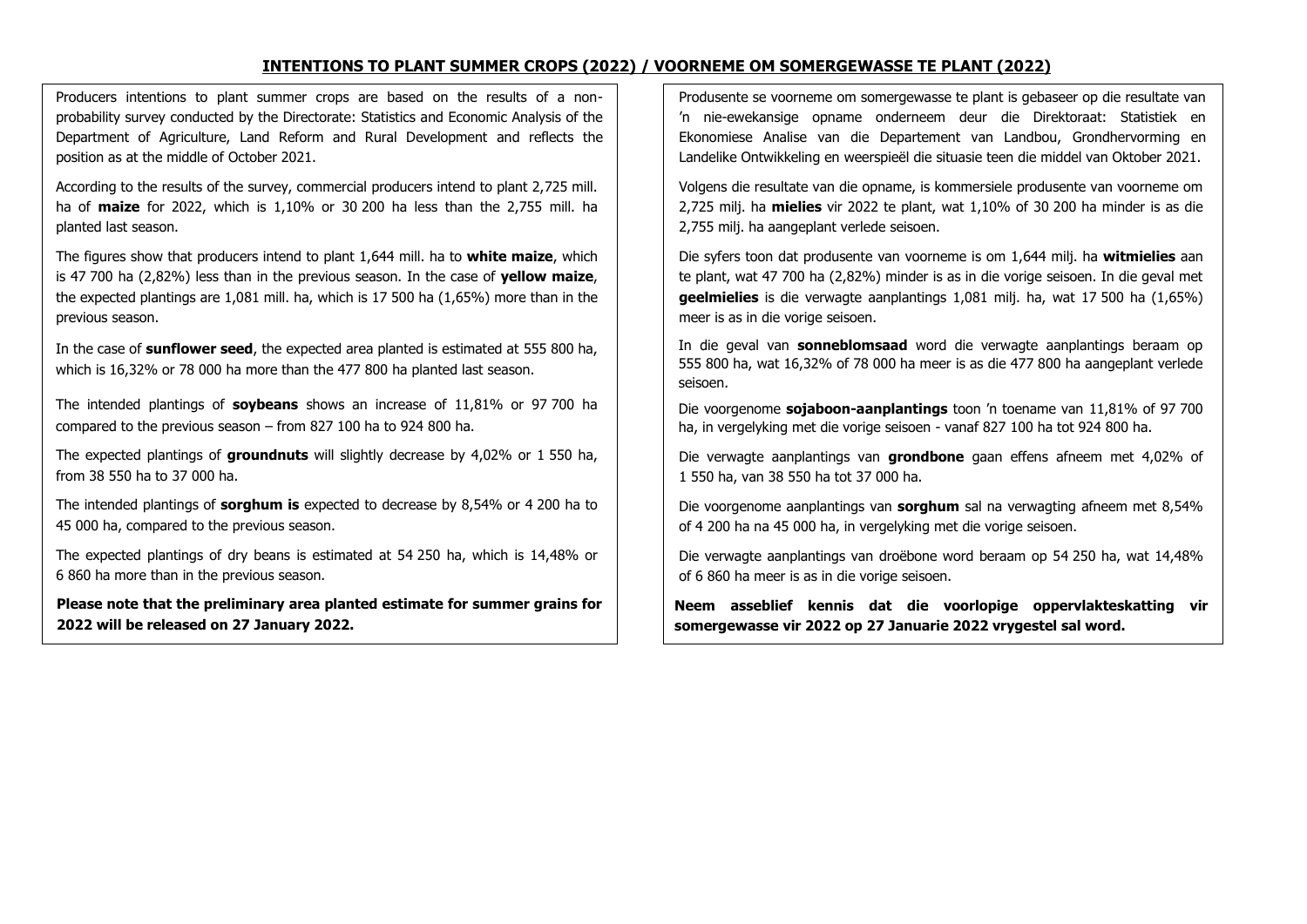**The area planted estimate and ninth production forecast for summer crops for 2021 is hereby released. Hiermee word die oppervlakte- en negende produksieskatting vir somergewasse vir 2021 vrygestel.**

#### **SUMMER CROPS** – AREA PLANTED AND NINTH PRODUCTION FORECAST: 2021 **SOMERGEWASSE** – OPPERVLAKTE- EN NEGENDE PRODUKSIESKATTING: 2021

| <b>CROP/GEWAS</b>                                                      | Area planted/<br>Opp beplant | 9 <sup>th</sup> forecast/<br>9 <sup>de</sup> skatting | 8 <sup>th</sup> forecast/<br>8 <sup>ste</sup> skatting | Area planted/<br>Opp beplant | Final crop/<br>Finale oes | Change/<br>Verandering/ | 14 000 000<br>12 000 000<br>10 000 000 |                                                                                                                                    |
|------------------------------------------------------------------------|------------------------------|-------------------------------------------------------|--------------------------------------------------------|------------------------------|---------------------------|-------------------------|----------------------------------------|------------------------------------------------------------------------------------------------------------------------------------|
|                                                                        | 2021                         | 2021                                                  | 2021                                                   | 2020                         | 2020                      |                         | 8 000 000                              |                                                                                                                                    |
|                                                                        | Ha                           | <b>Tons</b>                                           | Tons                                                   | Ha                           | Tons                      | $\%$                    | 6 000 000                              | 656<br>265                                                                                                                         |
|                                                                        | (A)                          | (B)                                                   | (C)                                                    | (D)                          | (E)                       | (B) ÷ (C)               | 4 000 000<br>2 000 000                 | 360000<br>810 600<br>250 000<br>275000<br>300 000<br>16820000<br>510 000<br>955000<br>778500<br>120 <sub>1</sub><br>$\overline{z}$ |
| Commercial/Kommersieël:                                                |                              |                                                       |                                                        |                              |                           |                         |                                        | $\Omega$<br>$\overline{4}$<br>$\overline{15}$<br>Ξ<br>$\approx$<br>$\overline{\mathbf{c}}$<br>$\sigma$                             |
| White maize/Witmielies                                                 | 1691900                      | 8 608 815                                             | 8 608 815                                              | 1 616 300                    | 8 547 500                 |                         |                                        | 2010 2011 2012 2013 2014 2015 2016 2017 2018 2019 2020 2021                                                                        |
| Yellow maize/Geelmielies                                               | 1 063 500                    | 7 602 450                                             | 7 602 450                                              | 994 500                      | 6 752 500                 |                         | Tons                                   | White Maize: Production<br>2010 - 2021                                                                                             |
| <b>Total Maize/Totale Mielies</b>                                      | 2755400                      | 16 211 265                                            | 16 211 265                                             | 2 610 800                    | 15 300 000                |                         | 10 000 00<br>9 000 000                 |                                                                                                                                    |
| Sunflower seed/Sonneblomsaad                                           | 477800                       | 677 240                                               | 677 240                                                | 500 300                      | 788 500                   |                         | 8 000 000<br>7 000 000                 | 5-yr-ave=6 791 400 tons                                                                                                            |
| Soybeans/Sojabone                                                      | 827 100                      | 1890450                                               | 1 890 450                                              | 705 000                      | 1 245 500                 |                         | 6 000 000<br>5 000 000                 |                                                                                                                                    |
| Groundnuts/Grondbone                                                   | 38 550                       | 58 900                                                | 58 900                                                 | 37 500                       | 50 080                    |                         | 4 000 000<br>3 000 000                 |                                                                                                                                    |
| Sorghum                                                                | 49 200                       | 209 980                                               | 209 980                                                | 42 500                       | 158 000                   |                         | 2 000 000                              | 500<br>710000<br>540000<br>800<br>000<br>6000<br><b>OOO</b><br>$\mathsf{m}$<br>51                                                  |
| Dry beans/Droëbone                                                     | 47 390                       | 57 672                                                | 57 672                                                 | 50 150                       | 64 800                    |                         | 1 000 000                              |                                                                                                                                    |
| Non-Commercial Maize/Nie-Kommersiële Mielies                           |                              |                                                       |                                                        |                              |                           |                         |                                        | 2011 2012 2013 2014 2015 2016 2017 2018 2019 2020 2021<br>2010                                                                     |
| <b>Total Maize/Totaal Mielies</b>                                      | 362 900                      | 636 440                                               | 636 440                                                | 297 460                      | 543 545                   |                         | Tons                                   | Yellow Maize: Production                                                                                                           |
| Maize/Mielies: Commercial/Kommersieël + Non-Commercial/Nie-Kommersieël |                              |                                                       |                                                        |                              |                           |                         | Maize/M8 000 000                       | 2010 - 2021<br>5-yr-ave=5 945 300 tons                                                                                             |
| Total Maize RSA/Totaal Mielies RSA                                     | 3 118 300                    | 16 847 705                                            | 16 847 705                                             | 2 908 260                    | 15 843 545                |                         | 000 000 '<br>000.000                   |                                                                                                                                    |

Note: Estimate is for calendar year, e.g. production season 2020/21 = 2021 Nota: Skatting is vir kalenderjaar, bv. produksie-seisoen 2020/21 = 2021



2010 2011 2012 2013 2014 2015 2016 2017 2018 2019 2020 2021

1 000 000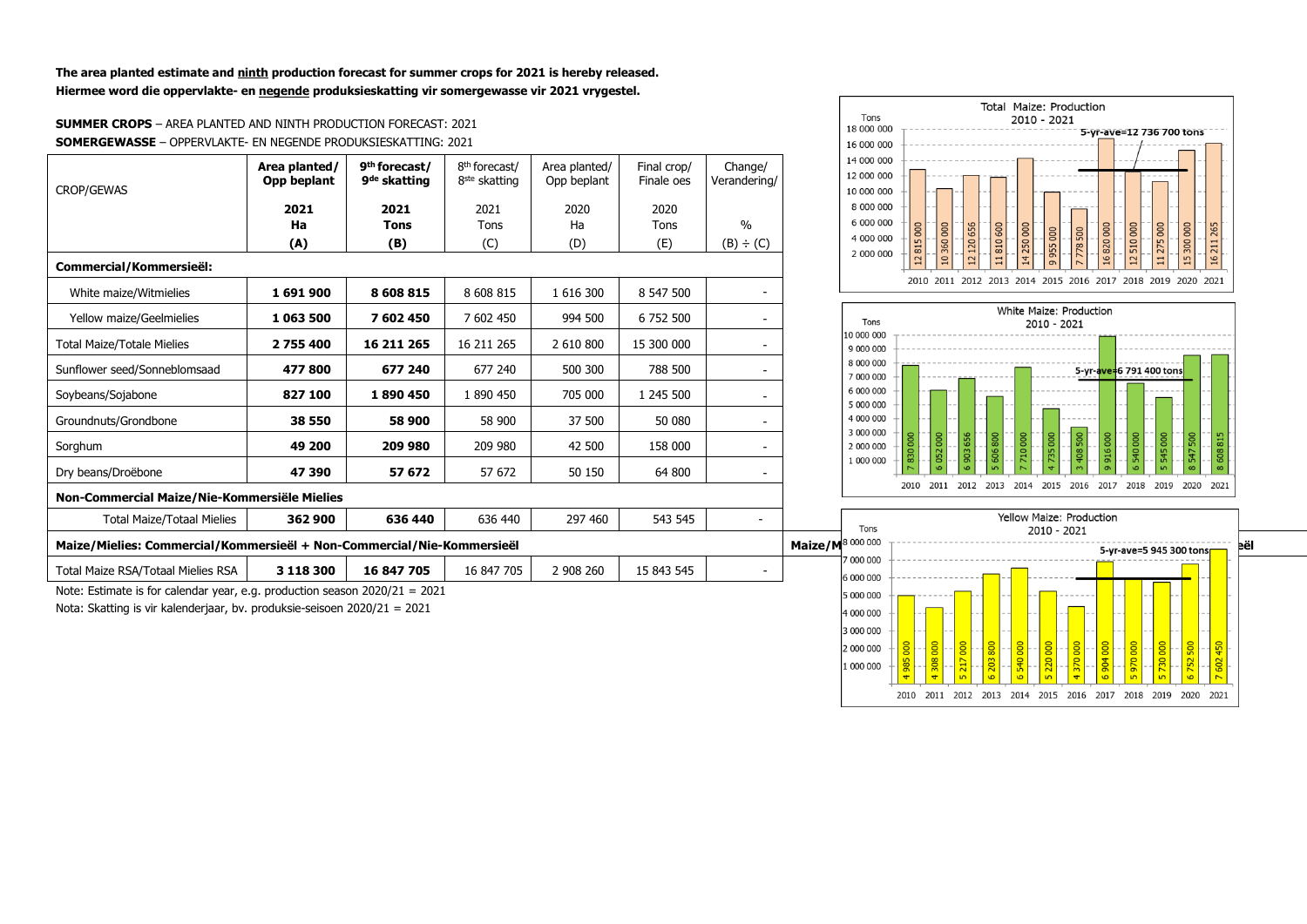#### **WHITE AND YELLOW MAIZE** – AREA PLANTED AND NINTH PRODUCTION FORECAST: 2021 **WIT- EN GEELMIELIES** – OPPERVLAKTE EN NEGENDE PRODUKSIESKATTING: 2021

| Provinsie/               | Area planted/<br>Oppervlakte beplant<br>2021<br>Province |                       |                        | 9 <sup>th</sup> forecast/<br>9 <sup>de</sup> skatting<br>2021 |                         | Area planted/<br>Oppervlakte beplant<br>2020 |                     |                       | Final crop/<br>Finale oes<br>2020 |                       |                         |                          |
|--------------------------|----------------------------------------------------------|-----------------------|------------------------|---------------------------------------------------------------|-------------------------|----------------------------------------------|---------------------|-----------------------|-----------------------------------|-----------------------|-------------------------|--------------------------|
|                          | White/<br>Wit<br>Ha                                      | Yellow/<br>Geel<br>Ha | Total/<br>Totaal<br>Ha | White/<br>Wit<br>Tons                                         | Yellow/<br>Geel<br>Tons | Total/<br>Totaal<br>Tons                     | White/<br>Wit<br>Ha | Yellow/<br>Geel<br>Ha | Total/<br>Totaal<br>Ha            | White/<br>Wit<br>Tons | Yellow/<br>Geel<br>Tons | Total/<br>Totaal<br>Tons |
| Western Cape/Wes-Kaap    | 500                                                      | 3500                  | 4 000                  | 4500                                                          | 31 500                  | 36 000                                       | 400                 | 3 400                 | 3 800                             | 3 600                 | 30 600                  | 34 200                   |
| Northern Cape/Noord-Kaap | 3 4 0 0                                                  | 41 000                | 44 400                 | 40 290                                                        | 627 300                 | 667 590                                      | 3 400               | 43 100                | 46 500                            | 40 300                | 633 900                 | 674 200                  |
| Free State/Vrystaat      | 907 500                                                  | 420 000               | 1 3 2 7 5 0 0          | 4 4 9 2 1 2 5                                                 | 2 499 000               | 6991125                                      | 855 000             | 365 000               | 1 220 000                         | 4 700 000             | 2 209 000               | 6 909 000                |
| Eastern Cape/Oos-Kaap    | 6 0 0 0                                                  | 18 000                | 24 000                 | 39 000                                                        | 133 200                 | 172 200                                      | 5 500               | 17 000                | 22 500                            | 35 200                | 119 000                 | 154 200                  |
| KwaZulu-Natal            | 50 000                                                   | 55 000                | 105 000                | 310 000                                                       | 451 000                 | 761 000                                      | 47 000              | 55 000                | 102 000                           | 298 400               | 434 500                 | 732 900                  |
| Mpumalanga               | 165 000                                                  | 360 000               | 525 000                | 1 105 500                                                     | 2772000                 | 3 877 500                                    | 160 000             | 353 000               | 513 000                           | 872 000               | 2 347 500               | 3 219 500                |
| Limpopo                  | 16 500                                                   | 21 000                | 37 500                 | 112 200                                                       | 172 200                 | 284 400                                      | 15 000              | 18 000                | 33 000                            | 105 000               | 126 000                 | 231 000                  |
| Gauteng                  | 58 000                                                   | 50 000                | 108 000                | 371 200                                                       | 370 000                 | 741 200                                      | 55 000              | 50 000                | 105 000                           | 297 000               | 330 000                 | 627 000                  |
| North West/Noordwes      | 485 000                                                  | 95 000                | 580 000                | 2 134 000                                                     | 546 250                 | 2 680 250                                    | 475 000             | 90 000                | 565 000                           | 2 196 000             | 522 000                 | 2 718 000                |
| Total/Totaal             | 1691900                                                  | 1 063 500             | 2 755 400              | 8 608 815                                                     | 7 602 450               | 16 211 265                                   | 1 616 300           | 994 500               | 2 610 800                         | 8 547 500             | 6 752 500               | 15 300 000               |

#### **SUNFLOWER SEED** – AREA PLANTED AND NINTH PRODUCTION FORECAST: 2021 **SONNEBLOMSAAD** – OPPERVLAKTE EN NEGENDE PRODUKSIESKATTING: 2021

| Province/<br>Provinsie   | Area planted/<br>Opp beplant<br>Ha<br>2021 | 9 <sup>th</sup> forecast/<br>9 <sup>de</sup> skatting<br><b>Tons</b><br>2021 | Area planted/<br>Opp beplant<br>Ha<br>2020 | Final crop/<br>Finale oes<br>Tons<br>2020 |
|--------------------------|--------------------------------------------|------------------------------------------------------------------------------|--------------------------------------------|-------------------------------------------|
| Western Cape/Wes-Kaap    |                                            |                                                                              |                                            |                                           |
| Northern Cape/Noord-Kaap | 1 100                                      | 1 3 2 0                                                                      | 1 200                                      | 1 4 3 0                                   |
| Free State/Vrystaat      | 235 000                                    | 352 500                                                                      | 260 000                                    | 444 600                                   |
| Eastern Cape/Oos-Kaap    | 300                                        | 450                                                                          | 300                                        | 750                                       |
| KwaZulu-Natal            |                                            |                                                                              | $\overline{\phantom{a}}$                   |                                           |
| Mpumalanga               | 3500                                       | 5 2 5 0                                                                      | 2 800                                      | 3 9 20                                    |
| Limpopo                  | 76 500                                     | 76 500                                                                       | 65 000                                     | 65 000                                    |
| Gauteng                  | 4400                                       | 5720                                                                         | 4 000                                      | 5 600                                     |
| North West/Noordwes      | 157 000                                    | 235 500                                                                      | 167 000                                    | 267 200                                   |
| Total/Totaal             | 477800                                     | 677 240                                                                      | 500 300                                    | 788 500                                   |

#### **SOYBEANS** – AREA PLANTED AND NINTH PRODUCTION FORECAST: 2021 **SOJABONE** – OPPERVLAKTE EN NEGENDE PRODUKSIESKATTING: 2021

| Province/<br>Provinsie   | Area planted/<br>Opp beplant<br>Ha<br>2021 | 9 <sup>th</sup> forecast/<br>9 <sup>de</sup> skatting<br>Tons<br>2021 | Area planted/<br>Opp beplant<br>Ha<br>2020 | Final crop/<br>Finale oes<br>Tons<br>2020 |
|--------------------------|--------------------------------------------|-----------------------------------------------------------------------|--------------------------------------------|-------------------------------------------|
| Western Cape/Wes-Kaap    |                                            |                                                                       |                                            |                                           |
| Northern Cape/Noord-Kaap | 1000                                       | 3500                                                                  | 2 0 0 0                                    | 7 000                                     |
| Free State/Vrystaat      | 365 000                                    | 766 500                                                               | 315 000                                    | 519 750                                   |
| Eastern Cape/Oos-Kaap    | 3 100                                      | 9 300                                                                 | 1 500                                      | 3 000                                     |
| KwaZulu-Natal            | 36 000                                     | 129 600                                                               | 35 000                                     | 101 500                                   |
| Mpumalanga               | 290 000                                    | 638 000                                                               | 260 000                                    | 416 000                                   |
| Limpopo                  | 20 500                                     | 71750                                                                 | 15 500                                     | 48 050                                    |
| Gauteng                  | 42 000                                     | 105 000                                                               | 36 000                                     | 70 200                                    |
| North West/Noordwes      | 69 500                                     | 166 800                                                               | 40 000                                     | 80 000                                    |
| <b>Total/Totaal</b>      | 827 100                                    | 1890450                                                               | 705 000                                    | 1 245 500                                 |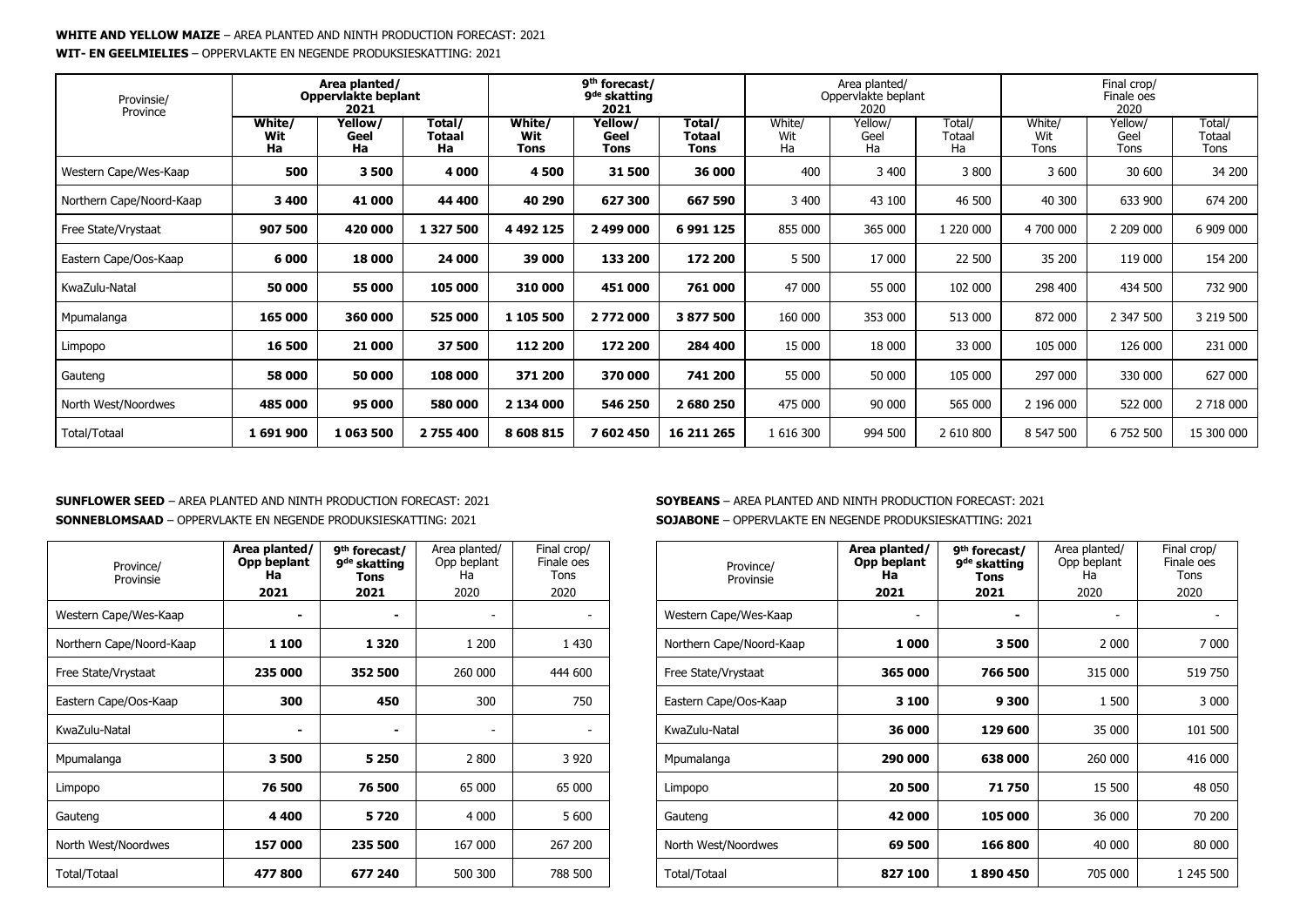# **GROUNDNUTS** – AREA PLANTED AND NINTH PRODUCTION FORECAST: 2021 **GRONDBONE** – OPPERVLAKTE EN NEGENDE PRODUKSIESKATTING: 2021

| Province/<br>Provinsie   | Area planted/<br>Opp beplant<br>Ha<br>2021 | 9 <sup>th</sup> forecast/<br>9 <sup>de</sup> skatting<br><b>Tons</b><br>2021 | Area planted/<br>Opp beplant<br>Ha<br>2020 | Final crop/<br>Finale oes<br>Tons<br>2020 |
|--------------------------|--------------------------------------------|------------------------------------------------------------------------------|--------------------------------------------|-------------------------------------------|
| Western Cape/Wes-Kaap    |                                            |                                                                              |                                            |                                           |
| Northern Cape/Noord-Kaap | 1500                                       | 3750                                                                         | 1 200                                      | 2 5 8 0                                   |
| Free State/Vrystaat      | 16 000                                     | 24 800                                                                       | 11 000                                     | 15 400                                    |
| Eastern Cape/Oos-Kaap    |                                            |                                                                              |                                            |                                           |
| KwaZulu-Natal            | 50                                         | 50                                                                           |                                            |                                           |
| Mpumalanga               |                                            |                                                                              |                                            |                                           |
| Limpopo                  | 3000                                       | 6900                                                                         | 2 9 0 0                                    | 5 2 2 0                                   |
| Gauteng                  |                                            |                                                                              |                                            |                                           |
| North West/Noordwes      | 18 000                                     | 23 400                                                                       | 22 400                                     | 26 880                                    |
| Total/Totaal             | 38 550                                     | 58 900                                                                       | 37 500                                     | 50 080                                    |

#### **SORGHUM** – AREA PLANTED AND NINTH PRODUCTION FORECAST: 2021 **SORGHUM** – OPPERVLAKTE EN NEGENDE PRODUKSIESKATTING: 2021

| Province/<br>Provinsie   | Area planted/<br>Opp beplant<br>Ha<br>2021 | 9 <sup>th</sup> forecast/<br>9 <sup>de</sup> skatting<br><b>Tons</b><br>2021 | Area planted/<br>Opp beplant<br>Ha<br>2020 | Final crop/<br>Finale oes<br>Tons<br>2020 |
|--------------------------|--------------------------------------------|------------------------------------------------------------------------------|--------------------------------------------|-------------------------------------------|
| Western Cape/Wes-Kaap    |                                            |                                                                              |                                            |                                           |
| Northern Cape/Noord-Kaap |                                            |                                                                              | $\overline{a}$                             |                                           |
| Free State/Vrystaat      | 10 500                                     | 43 050                                                                       | 8 0 0 0                                    | 35 200                                    |
| Eastern Cape/Oos-Kaap    |                                            |                                                                              |                                            |                                           |
| KwaZulu-Natal            | 500                                        | 2 2 5 0                                                                      | 1 200                                      | 4 200                                     |
| Mpumalanga               | 9400                                       | 56 400                                                                       | 8 500                                      | 46 340                                    |
| Limpopo                  | 17000                                      | 61 200                                                                       | 16 000                                     | 41 950                                    |
| Gauteng                  | 300                                        | 1080                                                                         | 300                                        | 960                                       |
| North West/Noordwes      | 11 500                                     | 46 000                                                                       | 8 500                                      | 29 350                                    |
| Total/Totaal             | 49 200                                     | 209 980                                                                      | 42 500                                     | 158 000                                   |

# **DRY BEANS** – AREA PLANTED AND NINTH PRODUCTION FORECAST: 2021 **DROëBONE** – OPPERVLAKTE EN NEGENDE PRODUKSIESKATTING: 2021

| Province/<br>Provinsie   | Area planted/<br>Opp beplant<br>Ha<br>2021 | 9 <sup>th</sup> forecast/<br>9 <sup>de</sup> skatting<br><b>Tons</b><br>2021 | Area planted/<br>Opp beplant<br>Ha<br>2020 | Final crop/<br>Finale oes<br>Tons<br>2020 |
|--------------------------|--------------------------------------------|------------------------------------------------------------------------------|--------------------------------------------|-------------------------------------------|
| Western Cape/Wes-Kaap    | 100                                        | 150                                                                          | 100                                        | 150                                       |
| Northern Cape/Noord-Kaap | 350                                        | 700                                                                          | 350                                        | 700                                       |
| Free State/Vrystaat      | 22 000                                     | 16 500                                                                       | 24 000                                     | 30 000                                    |
| Eastern Cape/Oos-Kaap    | 200                                        | 300                                                                          | 200                                        | 300                                       |
| KwaZulu-Natal            | 3 000                                      | 3 9 0 0                                                                      | 2 9 0 0                                    | 3 4 8 0                                   |
| Mpumalanga               | 6 500                                      | 9750                                                                         | 6 600                                      | 8 2 5 0                                   |
| Limpopo                  | 8000                                       | 16 000                                                                       | 8 4 0 0                                    | 13 440                                    |
| Gauteng                  | 840                                        | 1092                                                                         | 600                                        | 780                                       |
| North West/Noordwes      | 6400                                       | 9 2 8 0                                                                      | 7 0 0 0                                    | 7700                                      |
| <b>Total/Totaal</b>      | 47390                                      | 57 672                                                                       | 50 150                                     | 64 800                                    |

#### **CONFIDENTIALITY ISSUES that CEC members are committed to adhere to on the day of the meeting**

- Personal items such as laptops, handbags, cell phones, etc. are not allowed in the venue during the meeting
- No member is allowed to leave the meeting before 12:00 in order to prevent disclosure of the information
- The embargo time for the release of crop estimates information is 14:30
- No member is allowed to discuss crop estimates information with anyone other than a member of the Committee before the embargo time
- Only the Chairperson, or a member appointed by the Chairperson, may release the figures to the media
- Members must regard the detail of any information that was collected for and/or discussed during the meeting, as confidential
- Individual information received for crop estimate purposes is treated strictly confidential, and is not divulged for any other purposes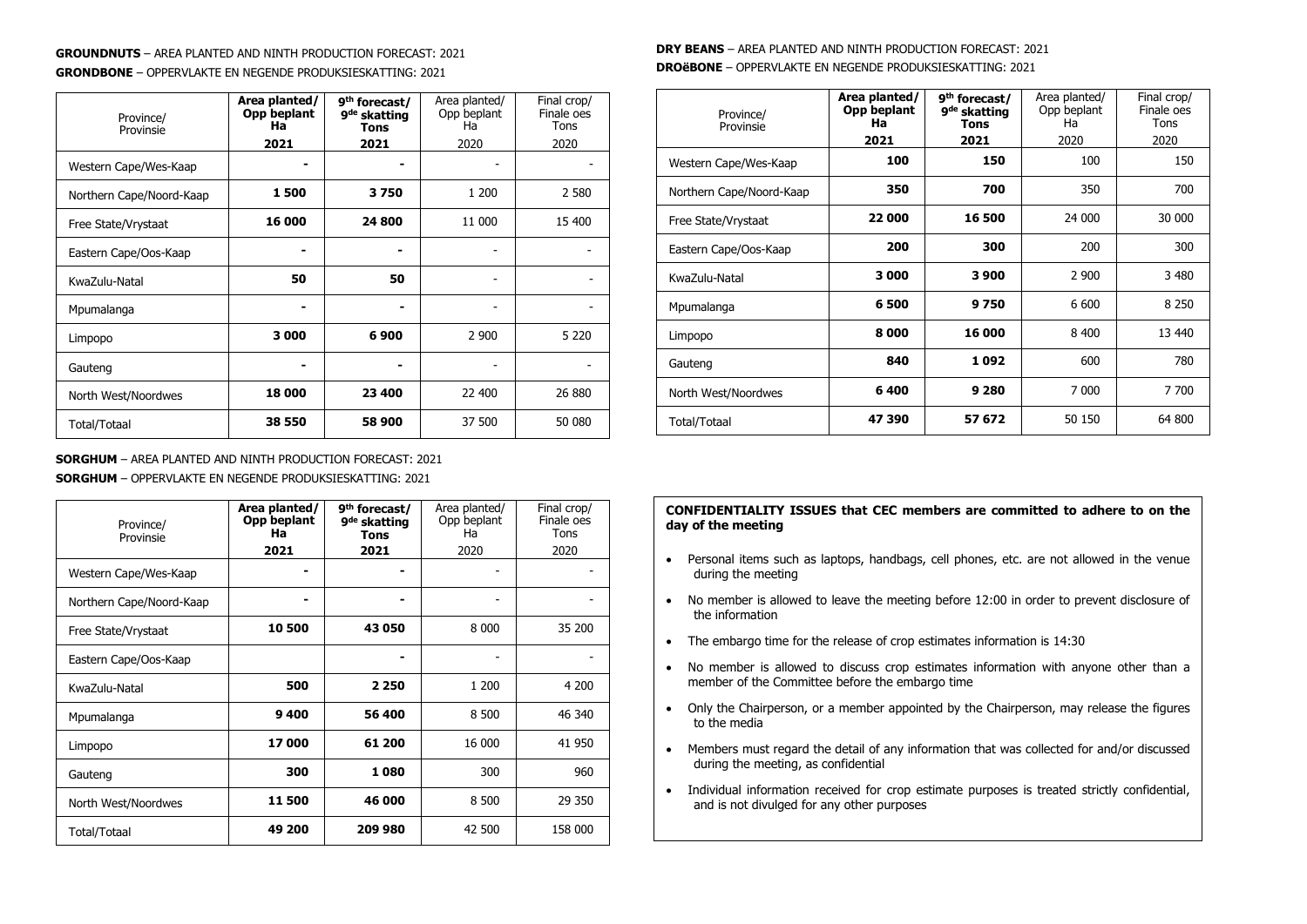#### **AREA ESTIMATE AND NINTH PRODUCTION FORECAST OF SUMMER CROPS (2021 PRODUCTION SEASON)/ OPPERVLAKTE- EN NEGENDE PRODUKSIESKATTING VIR SOMERGEWASSE (2021 PRODUKSIE-SEISOEN) 27 OCTOBER/OKTOBER 2021**

#### **Summer field crops – 2021**

**Commercial maize**: The size of the expected commercial maize crop remained unchanged at 16,211 mill. tons. The area estimate for maize is 2,755 mill. ha, while the expected yield is 5,88 t/ha.

The estimated maize crop is 6% bigger than the 2020 crop. The three main maize producing areas, namely the Free State, Mpumalanga and North West provinces is expected to produce 84% of the 2021 crop.

The area estimate for white maize is 1,692 mill. ha and for yellow maize the area estimate is 1,064 mill. ha.

The production forecast of white maize remained unchanged at 8,609 mill. tons. The yield for white maize is 5,09 t/ha. In the case of yellow maize the production forecast remained unchanged at 7,602 mill. tons. The yield for yellow maize is 7,15 t/ha.

**Sunflower seed**: The production forecast for sunflower seed also remained unchanged at 677 240 tons. The area estimate for sunflower seed is 477 800 ha, while the expected yield is 1,42 t/ha.

**Other crops**: The production forecast for **soybeans** remained unchanged at 1,890 mill. tons. The estimated area planted to soybeans is 827 100 ha and the expected yield is 2,29 t/ha.

The expected **groundnut** crop is 58 900 tons, also unchanged from the previous forecast. For groundnuts, the area estimate is 38 550 ha, with an expected yield of 1,53 t/ha.

The production forecast for **sorghum** remained unchanged at 209 980 tons. The area estimate for sorghum is 49 200 ha and the expected yield is 4,27 t/ha.

In the case of **dry beans,** the production forecast is 57 672 tons, also unchanged from the previous forecast. The area estimate of dry beans is 47 390 ha, with an expected yield of 1,22 t/ha.

**Please note that the final production estimate for summer field crops for 2021 will be released on 25 November 2021.**

**Information is available on the internet at http:/[/www.dalrrd.gov.za/statistics and](http://www.dalrrd.gov.za/statistics%20and%20economic%20reports)  [economic reports](http://www.dalrrd.gov.za/statistics%20and%20economic%20reports) or [http://www.sagis.org.za,](http://www.sagis.org.za/) as from 14:30 on the date of the relevant meeting of the Crop Estimates Committee.**

#### **Somergewasse – 2021**

**Kommersiële mielies:** Die grootte van die verwagte kommersiële mielie-oes is onveranderd gelaat op 16,211 milj. ton gestel. Die skatting van die oppervlakte onder mielies is 2,755 milj. ha, terwyl die verwagte opbrengs 5,88 t/ha is.

Die geskatte mielie-oes is 6% groter as die 2020-oes. Die drie belangrikste mielieproduserende gebiede, nl. die Vrystaat, Mpumalanga en Noordwes provinsies, gaan na verwagting 84% van die 2021 oes produseer.

Die oppervlak onder witmielies is 1,692 milj. ha en vir geelmielies is die oppervlak 1,064 milj. ha.

Die produksieskatting van witmielies is onveranderd gelaat op 8,609 milj. ton. Die opbrengs van witmielies is 5,09 t/ha. In die geval van geelmielies is die produksieskatting onveranderd gelaat op 7,602 milj. ton. Die opbrengs van geelmielies is 7,15 t/ha.

**Sonneblomsaad:** Die produksieskatting vir sonneblomsaad is ook onveranderd gelaat op 677 240 ton. Die oppervlakteskatting vir sonneblomsaad is 477 800 ha, terwyl die verwagte opbrengs 1,42 t/ha is.

**Ander gewasse:** Die produksieskatting van **sojabone** is onveranderd gelaat op 1,890 milj. ton. Die geskatte oppervlakte beplant van sojabone is 827 100 ha en die verwagte opbrengs is 2,29 t/ha.

Die verwagte **grondbone**-oes is 58 900 ton, ook onveranderd teenoor die vorige skatting. Vir grondbone is die oppervlakteskatting 38 550 ha, terwyl die verwagte opbrengs 1,53 t/ha is.

Die produksieskatting van **sorghum** is 209 980 ton. Die oppervlakteskatting vir sorghum is 49 200 ha, en die verwagte opbrengs is 4,27 t/ha.

In die geval van **droëbone** is die produksieskatting 57 672 ton, ook onveranderd teenoor die vorige skatting. Die oppervlakte beplant met droëbone is 47 390 ha, en die verwagte opbrengs is 1,22 t/ha.

**Neem asseblief kennis dat die finale produksieskatting vir somergewasse vir 2021, op 25 November 2021 vrygestel sal word.**

**Inligting is beskikbaar op die internet by http:/[/www.dalrrd.gov.za/statistics and economic](http://www.dalrrd.gov.za/statistics%20and%20economic%20reports)  [reports](http://www.dalrrd.gov.za/statistics%20and%20economic%20reports) of by [http://www.sagis.org.za,](http://www.sagis.org.za/) vanaf 14:30 op die dag van die toepaslike vergadering van die Oesskattingskomitee.**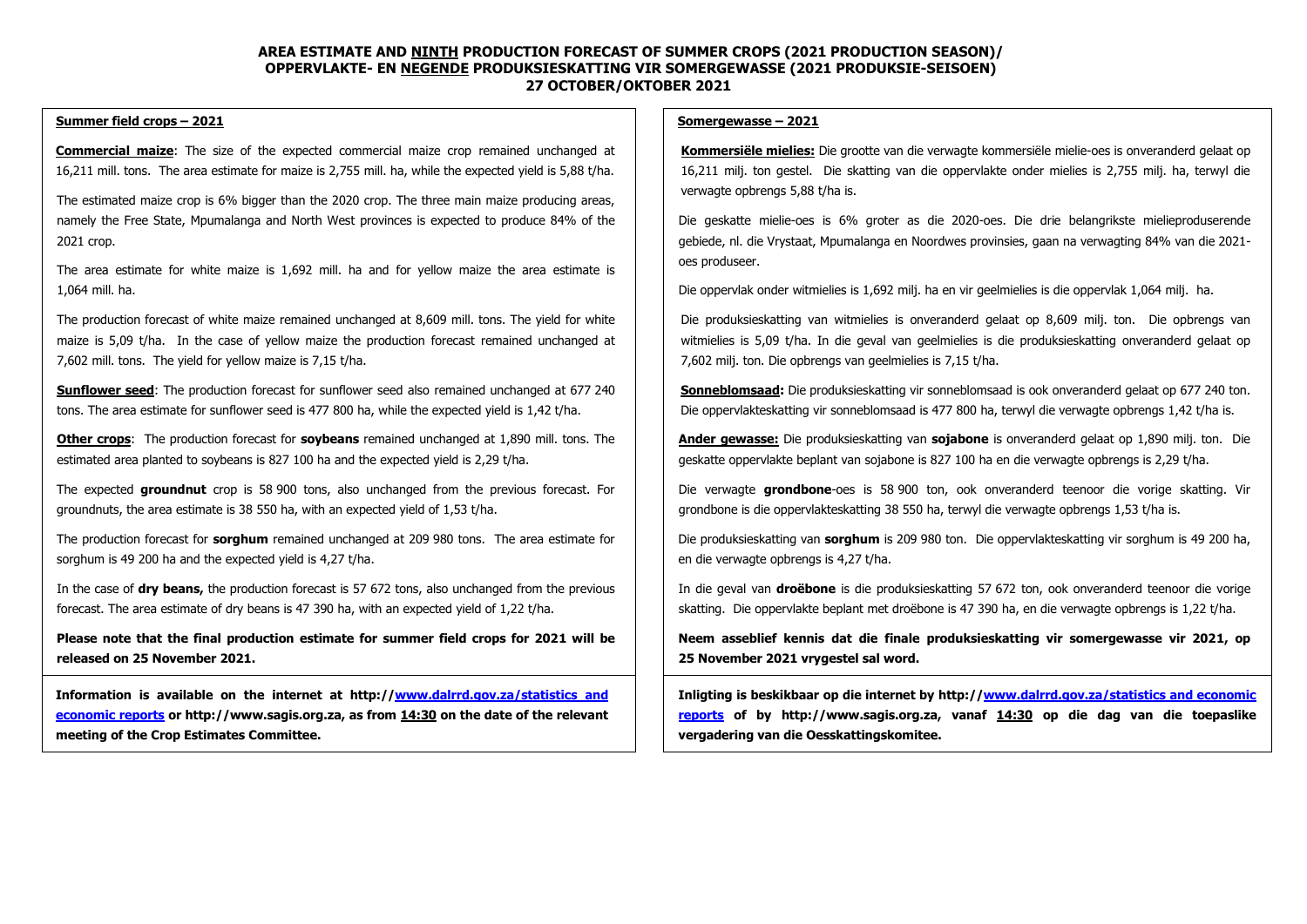# **NON-COMMERCIAL MAIZE** – AREA PLANTED AND PRODUCTION ESTIMATE: 2021 **NIE-KOMMERSIëLE MIELIES** – OPPERVLAKTE- EN PRODUKSIESKATTING: 2021

| <b>CROP/GEWAS</b>                                   | Area planted/<br>Opp beplant<br>2021 | <b>Production/</b><br><b>Produksie</b><br>2021 | Area planted/<br>Opp beplant<br>2020 | Final crop/<br>Finale oes<br>2020 | Change/<br>Verandering |
|-----------------------------------------------------|--------------------------------------|------------------------------------------------|--------------------------------------|-----------------------------------|------------------------|
|                                                     | Ha                                   | <b>Tons</b>                                    | Ha                                   | Tons                              | $\%$                   |
|                                                     | (A)                                  | (B)                                            | (C)                                  | (D)                               | (B) ÷ (D)              |
| Non-commercial agriculture/Nie-kommersiële landbou: |                                      |                                                |                                      |                                   |                        |
| White maize/Witmielies                              | 276 100                              | 445 335                                        | 221 945                              | 375 295                           | $+18,66$               |
| Yellow maize/Geelmielies                            | 86 800                               | 191 105                                        | 75 515                               | 168 250                           | $+13,58$               |
| Maize/Mielies                                       | 362 900                              | 636 440                                        | 297 460                              | 543 545                           | $+17,09$               |



The preliminary area planted to maize in the non-commercial agricultural sector is estimated at 362 900 ha, which represents an increase of 22,00%, compared to the 297 460 ha of the previous season. The expected maize crop for this sector is 636 440 tons, which is 17,09% more than the 543 545 tons of last season. It is important to note that about 53% of the maize produced in the non-commercial sector, is planted in the Eastern Cape, followed by KwaZulu-Natal with 23%.

Die voorlopige oppervlakte beplant met mielies in die nie-kommersiële landbou-sektor word geskat op 362 900 ha, wat 'n toename van 22,00% verteenwoordig in vergelyking met die 297 460 ha van die vorige seisoen. Die verwagte mielie-oes van dié sektor is 636 440 ton, wat 17,09% meer is as die 543 545 ton van die vorige seisoen. Dit is belangrik om daarop te let dat ongeveer 53% van die mielies wat geproduseer word in die nie-kommersiële sektor, in die Oos-Kaap geplant word, gevolg deur KwaZulu-Natal met 23%.

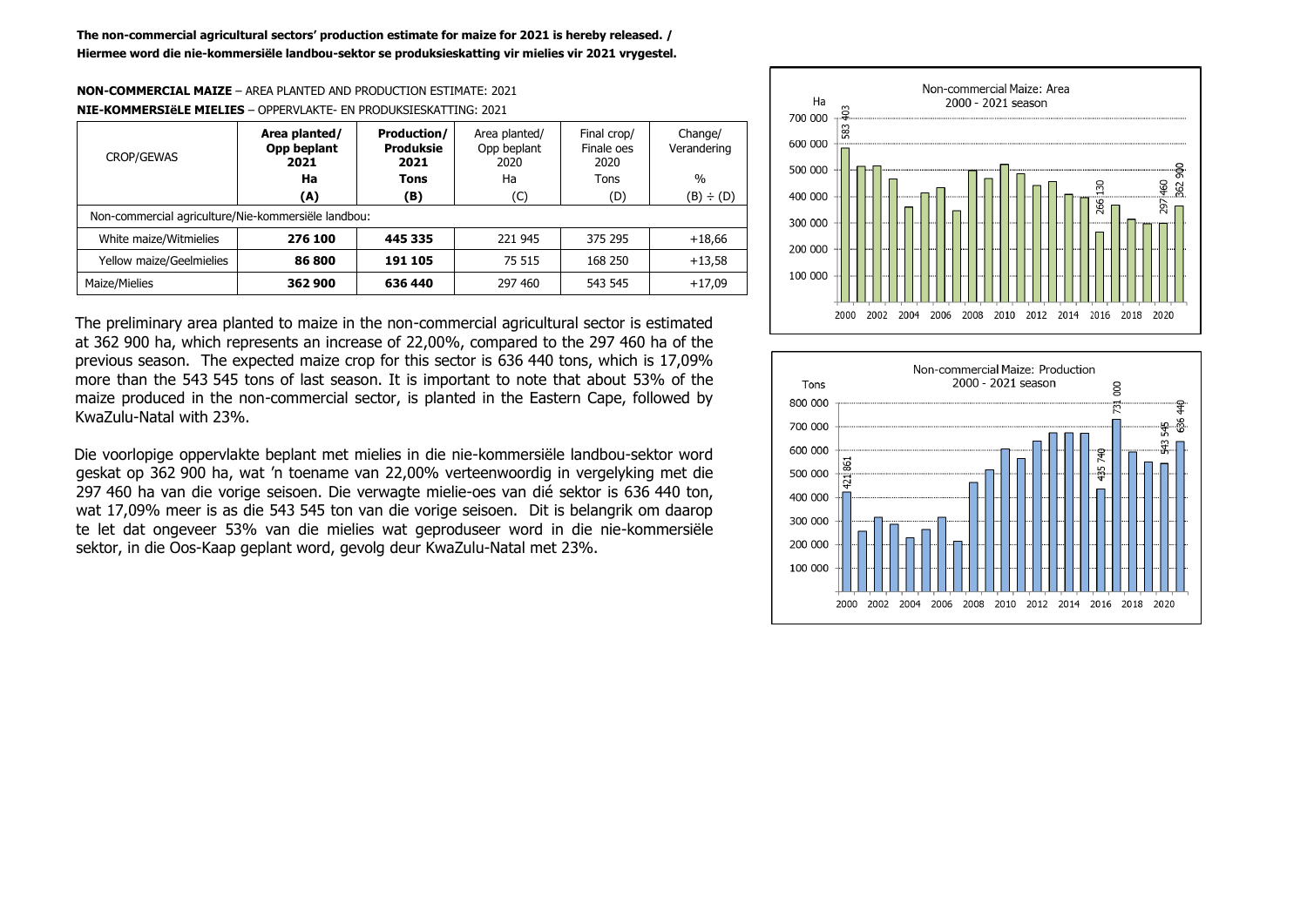**The area estimate and third production forecast for winter cereals for the 2021 is hereby released. / Hiermee word die oppervlakte- en derde produksieskatting vir wintergewasse vir 2021 vrygestel.**

**WINTER CEREALS** – AREA PLANTED AND THIRD PRODUCTION FORECAST: 2021 PRODUCTION SEASON **WINTERGEWASSE** - OPPERVLAKTE- EN DERDE PRODUKSIESKATTING: 2021 PRODUKSIE-SEISOEN

| CROP/GEWAS               | Area planted/<br>Opp beplant<br>2021<br>Ha | 3rd forecast/<br>3 <sup>de</sup> skatting<br>2021<br>Tons | 2 <sup>nd</sup> forecast/<br>$2de$ skatting<br>2021<br>Tons | Area planted/<br>Opp beplant<br>2020<br>Ha | Final crop/<br>Finale oes<br>2020<br>Tons | Change/<br>Verandering<br>$\frac{0}{0}$ |
|--------------------------|--------------------------------------------|-----------------------------------------------------------|-------------------------------------------------------------|--------------------------------------------|-------------------------------------------|-----------------------------------------|
|                          | (A)                                        | (B)                                                       | (C)                                                         | (D)                                        | (E)                                       | (B) ÷ (C)                               |
|                          |                                            |                                                           |                                                             |                                            |                                           |                                         |
| Wheat/Koring             | 523 500                                    | 2099435                                                   | 2 095 935                                                   | 509 800                                    | 2 120 000                                 | $+0,17$                                 |
| Malting barley/Moutgars  | 94730                                      | 348 200                                                   | 356 700                                                     | 141 690                                    | 588 000                                   | $-2,38$                                 |
| Canola/Kanola            | 100 000                                    | 190 000                                                   | 195 000                                                     | 74 120                                     | 165 200                                   | $-2,56$                                 |
| Cereal oats/Hawermout    | 36 250                                     | 80 473                                                    | 82 223                                                      | 26 200                                     | 57 000                                    | $-2,13$                                 |
| Sweet lupines/Soetlupine | 22 000                                     | 30 800                                                    | 30 800                                                      | N/a                                        | N/a                                       |                                         |

\* Note: Estimate is for calendar year, e.g. production season 2021/22 = 2021

\* Nota: Skatting is vir kalenderjaar, bv. produksie-seisoen 2021/22 = 2021

#### **WHEAT** – AREA PLANTED AND THIRD PRODUCTION FORECAST: 2021 **KORING** – OPPERVLAKTE- EN DERDE PRODUKSIESKATTING: 2021

| Province/<br>Provinsie   | Area planted/<br>Opp beplant<br>Ha<br>2021 | 3 <sup>rd</sup> forecast/<br>3 <sup>de</sup> skatting<br>Tons<br>2021 | Area planted/<br>Opp beplant<br>Ha<br>2019 | Final crop/<br>Finale oes<br>Tons<br>2019 |
|--------------------------|--------------------------------------------|-----------------------------------------------------------------------|--------------------------------------------|-------------------------------------------|
| Western Cape/Wes-Kaap    | 360 000                                    | 1 134 000                                                             | 326 000                                    | 1 103 000                                 |
| Northern Cape/Noord-Kaap | 35 500                                     | 259 150                                                               | 37 000                                     | 271 950                                   |
| Free State/Vrystaat      | 70 000                                     | 346 500                                                               | 94 000                                     | 413 600                                   |
| Eastern Cape/Oos-Kaap    | 3800                                       | 24 700                                                                | 4 0 0 0                                    | 26 000                                    |
| KwaZulu-Natal            | 8500                                       | 53 1 25                                                               | 7800                                       | 48 360                                    |
| Mpumalanga               | 4 100                                      | 27060                                                                 | 3 000                                      | 19 500                                    |
| Limpopo                  | 26 500                                     | 164 300                                                               | 23 000                                     | 147 200                                   |
| Gauteng                  | 1 100                                      | 6 600                                                                 | 1 300                                      | 8 1 9 0                                   |
| North West/Noordwes      | 14 000                                     | 84 000                                                                | 13 700                                     | 82 200                                    |
| Total/Totaal             | 523 500                                    | 2099435                                                               | 509 800                                    | 2 120 000                                 |